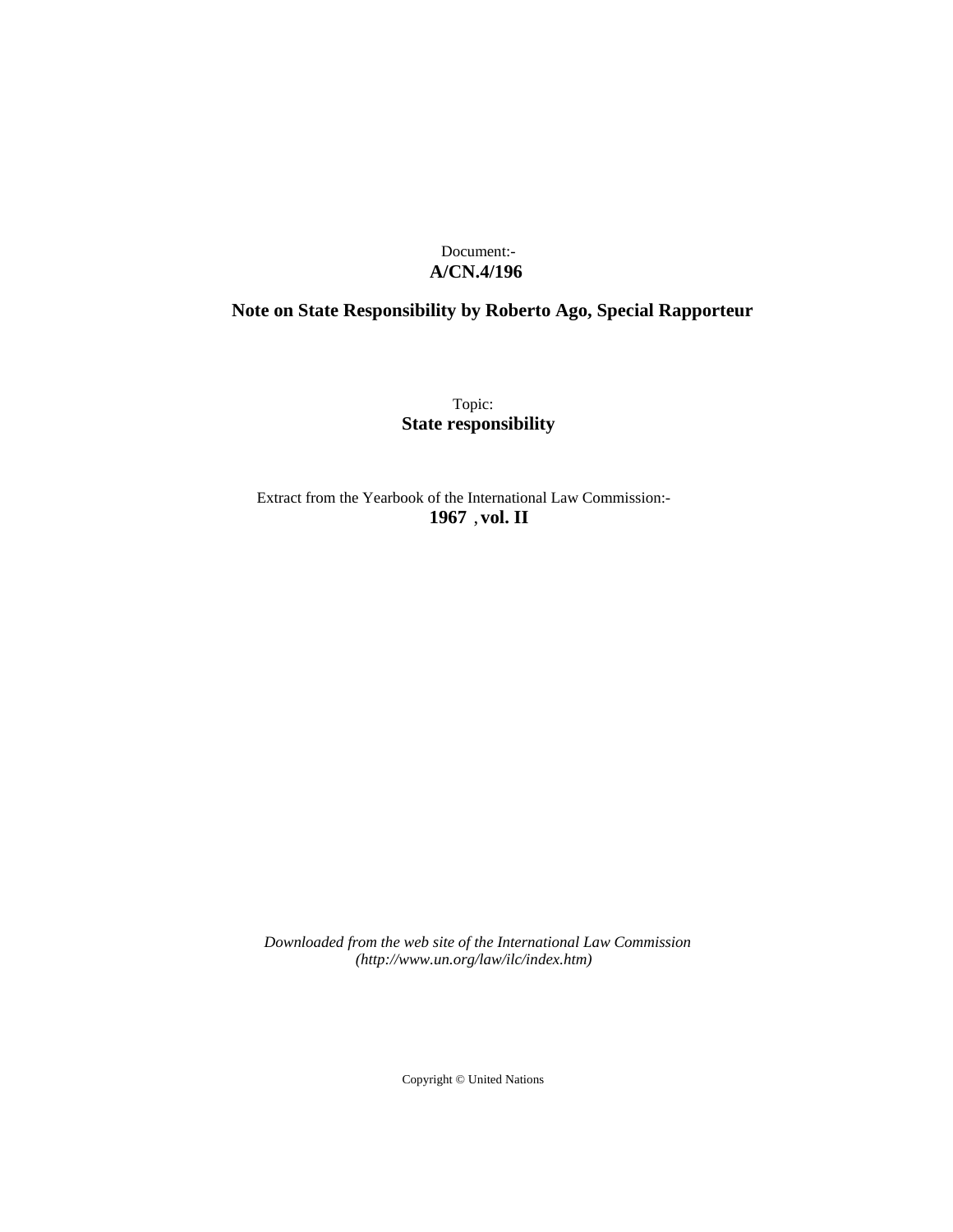## STATE RESPONSIBILITY

[Agenda item 3]

## **DOCUMENT A/CN.4/196**

### **Note by Mr. Roberto Ago, Special Rapporteur**

*[Original text: French] [15 June 1967]*

1. The International Law Commission considered the problems of the international responsibility of States for the first time at its sixth session, in pursuance of an invitation formulated by the General Assembly in resolution 799 (VIII) of 7 December 1953. From its eighth to its thirteenth session, the Commission received successive reports from the Special Rapporteur, Mr. F. V. Garcia Amador.<sup>1</sup> Nevertheless, the brief general discussions to which those reports gave rise did not enable the Commission to reach agreement in principle on the scope of the topic to be dealt with, or on the criteria to be followed for its consideration. In the face of these difficulties and in pursuance of its decision at its fourteenth session to include the international responsibility of States among the three major topics to be dealt with as a matter of priority, the Commission decided to approach the problem from a new angle and to explore the possibility of determining by common agreement the general criteria which should govern an attempt to codify the topic. To that end, at its 637th meeting, held on 7 May 1962, it set up a Sub-Committee on State Responsibility, composed of the following ten members: Mr. Ago (Chairman), Mr. Briggs, Mr. Gros, Mr. Jimenez de Arechaga, Mr. Lachs, Mr. de Luna, Mr. Paredes, Mr. Tsuruoka, Mr. Tunkin and Mr. Yasseen.<sup>2</sup>

2. The Sub-Committee met in June 1962 and again at Geneva in January 1963. The results of its work are set out

in a report (A/CN.4/152)<sup>3</sup> submitted by its Chairman to the Commission at its fifteenth session, in the following terms:

. . . The terms of reference of the Sub-Committee, as laid down by the Commission at its  $668$ th meeting on 26 June 1962, $4$  were as follows:

"(1) The Sub-Committee will meet at Geneva between the Commission's current session and its next session from 7 to 16 January 1963;

" (2) Its work will be devoted primarily to the general aspects of State responsibility;

" (3) The members of the Sub-Committee will prepare for it specific memoranda relating to the main aspects of the subject, these memoranda to be submitted to the Secretariat not later than 1 December 1962 so that they may be reproduced and circulated before the meeting of the Sub-Committee in January 1963;

" (4) The Chairman of the Sub-Committee will prepare a report on the results of its work to be submitted to the Commission at its next session."

2. The Sub-Committee held seven meetings ending on 16 January 1963. All its members were present with the exception of Mr. Lachs, who was absent because of illness. The Sub-Committee had before it memoranda prepared by the following members:

- Mr. Jimenez de Arechaga (ILC (XIV) SC.l/WP.l);
- Mr. Paredes (ILC (XIV) SC.1/WP.2 and Add.l, A/CN.4/SC.1/ WP.7);
- Mr. Gros (A/CN.4/SC.1/WP.3);
- Mr. Tsuruoka (A/CN.4/SC.1/WP.4);
- Mr. Yasseen (A/CN.4/SC.1/WP.5);
- Mr. Ago (A/CN.4/SC.1/WP.6).

3. The Sub-Committee held a general discussion of the questions to be studied in connexion with the work relating to the international responsibility of States, and with the directives to be given by the Commission to the Rapporteur on that topic.

<sup>1</sup>  *Yearbook of the International Law Commission, 1956,* vol. II, document A/CN.4/96; *Yearbook of the International Law Commission, 1957,* vol. II, document A/CN.4/106; *Yearbook of the International Law Commission, 1958,* vol. II, document A/CN.4/111; *Yearbook of the International Law Commission, 1959,* vol II, document A/CN.4/119; *Yearbook of the International Law Commission, 1960,* vol. II, document A/CN.4/125; *Yearbook of the International Law Commission, 1961,* vol. II, document A/CN.4/134 and Add.l.

<sup>2</sup>  *Yearbook of the International Law Commission, 1962,* vol. II, document A/5209, p. 189, para. 47.

<sup>3</sup>  *Yearbook of the International Law Commission, 1963,* vol. II, annex I, p. 227.

<sup>4</sup>  *Yearbook of the International Law Commission, 1962,* vol. II, document A/5209, p. 191, para. 68.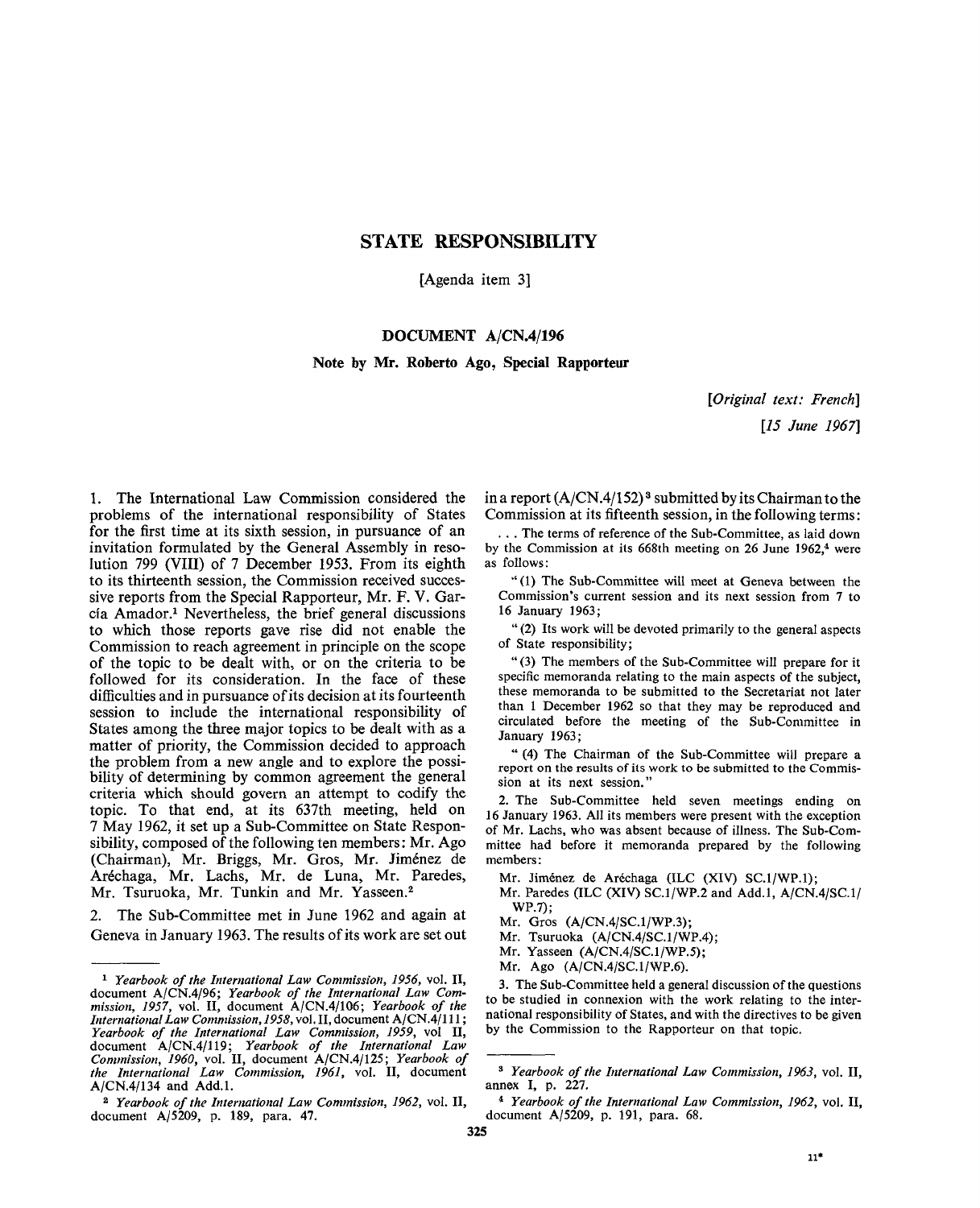4. Some members of the Sub-Committee expressed the view that it would be desirable *to* begin the study of the very vast subject of the international responsibility of the State by considering a well-defined sector such as that of responsibility for injuries to the person or property of aliens. Other members, on the other hand, argued that it was desirable to carry out a general study of the subject, taking care not to confuse the definition of the rules relating to responsibility with that of the rules of international law—and in particular those relating to the treatment of aliens—the breach of which can give rise to responsibility. Some of the members in this second group stressed in particular that, in the study of the topic of responsibility, new developments of international law in other fields, notably that of the maintenance of peace, ought also to be taken into account.

5. In the end, the Sub-Committee agreed unanimously to recommend that the Commission should, with a view to the codification of the topic, give priority to the definition of the general rules governing the international responsibility of the State. It was agreed, firstly that there would be no question of neglecting the experience and material gathered in certain special sectors, specially that of responsibility for injuries to the person or property of aliens; and, secondly, that careful attention should be paid to the possible repercussions which new developments in international law may have had on responsibility.

6. Having reached this general conclusion, the Sub-Committee discussed in detail an outline programme of work submitted by Mr. Ago. After this debate, it decided unanimously to recommend to the Commission the following indications on the main points to be considered as to the general aspects of the international responsibility of the State; these indications may serve as a guide to the work of a future special rapporteur to be appointed by the Commission.

#### *Preliminary point: Definition of the concept of the international responsibility of the State.<sup>5</sup>*

#### *First point: Origin of international responsibility*

(1) *International wrongful act:* the breach by a State of a legal obligation imposed upon it by a rule of international law whatever its origin and in whatever sphere.

(2) *Determination of the component parts of the international wrongful act:*

*(a) Objective element:* act or omission objectively conflicting with an international legal obligation of the State.<sup>6</sup> Problem of the abuse of right. Cases where the act or omission itself suffices to constitute the objective element of the wrongful act and cases where there must also be an extraneous event caused by the conduct.

*(b) Subjective element:* imputability to a subject of international law of conduct contrary to an international obligation. Questions relating to imputation. Imputation of the wrongful act and of responsibility. Problem of indirect responsibility.

Questions relating to the requirement that the act or omission contrary to an international obligation should emanate from a State organ. System of law applicable for determining the status of organ. Legislative, administrative and judicial organs. Organs acting *ultra vires.*

State responsibility in respect of acts of private persons. Question of the real origin of international responsibility in such cases.

Must there be fault on the part of the organ whose conduct is the subject of a complaint? Objective responsibility and responsibility related to fault *lato sensu.* Problems of the degree of fault.<sup>7</sup>

(3) *The various kinds of violations of international obligations.* Questions relating to the practical scope of the distinctions which can be made.

International wrongful acts arising from conduct alone and those arising from events. The causal relationship between conduct and event. Practical consequences of the distinction.

International wrongful acts and omissions. Possible consequences of the distinction, particularly with regard to *restitutio in integrum.*

Simple and complex, non-recurring and continuous international wrongful acts. Importance of these distinctions for the determination of the *tempus commissi delicti* and for the question of the exhaustion of local remedies.

Problems of participation in the international wrongful act. (4) *Circumstances in which an act is not wrongful*

Consent of the injured party. Problem of presumed consent; Legitimate sanction against the author of an international

### wrongful act; Self-defence;

State of necessity.

#### *Second point: The forms of international responsibility*

(1) *The duty to make reparation,* and the right to apply sanctions to a State committing a wrongful act, as consequences of responsibility. Question of the penalty in international law. Relationship between consequences giving rise to reparation and those giving rise to punitive action. Possible distinction between international wrongful acts involving merely a duty to make reparation and those involving the application of sanctions. Possible basis for such a distinction.

(2) *Reparation.* Its forms. *Restitutio in integrum* and reparation by equivalent or compensation. Extent of reparation. Reparation of indirect damage. Satisfaction and its forms.

(3) *Sanction.* Individual sanctions provided for in general international law. Reprisals and their possible role as a sanction for an international wrongful act. Collective sanctions.

3. The report quoted above was considered by the Commission at its fifteenth session in the course of the 686th meeting.<sup>8</sup> In introducing the report, the Chairman of the Sub-Committee drew attention to the conclusions set out and the programme of work proposed in the report.

4. All the members of the Commission who took part in the discussion expressed agreement with the general conclusions of the report, *viz.:* (1) that, in an attempt to codify the topic of State responsibility, priority should be given to the definitions of the general rules governing the international responsibility of the State, and (2) that in defining these general rules the experience and material gathered in certain special sectors, specially that of responsibility for injuries to the persons or property of aliens, should not be overlooked and that careful attention should be paid to the possible repercussions which developments in international law may have had on responsibility.

<sup>&</sup>lt;sup>5</sup> The Sub-Committee suggested that the question of the responsibility of other subjects of international law, such as international organizations, should be left aside.

<sup>&</sup>lt;sup>6</sup> The question of possible responsibility based on "risk", in cases where a State's conduct does not constitute a breach of an international obligation, may be studied in this connexion.

<sup>&</sup>lt;sup>7</sup> It would be desirable to consider whether or not the study should include the very important questions which may arise in connexion with the proof of the events giving rise to responsibility.

<sup>8</sup> See *Yearbook of the International Law Commission, 1963,* vol. II, document A/5509, pp. 223 and 224, paras. 51-55.